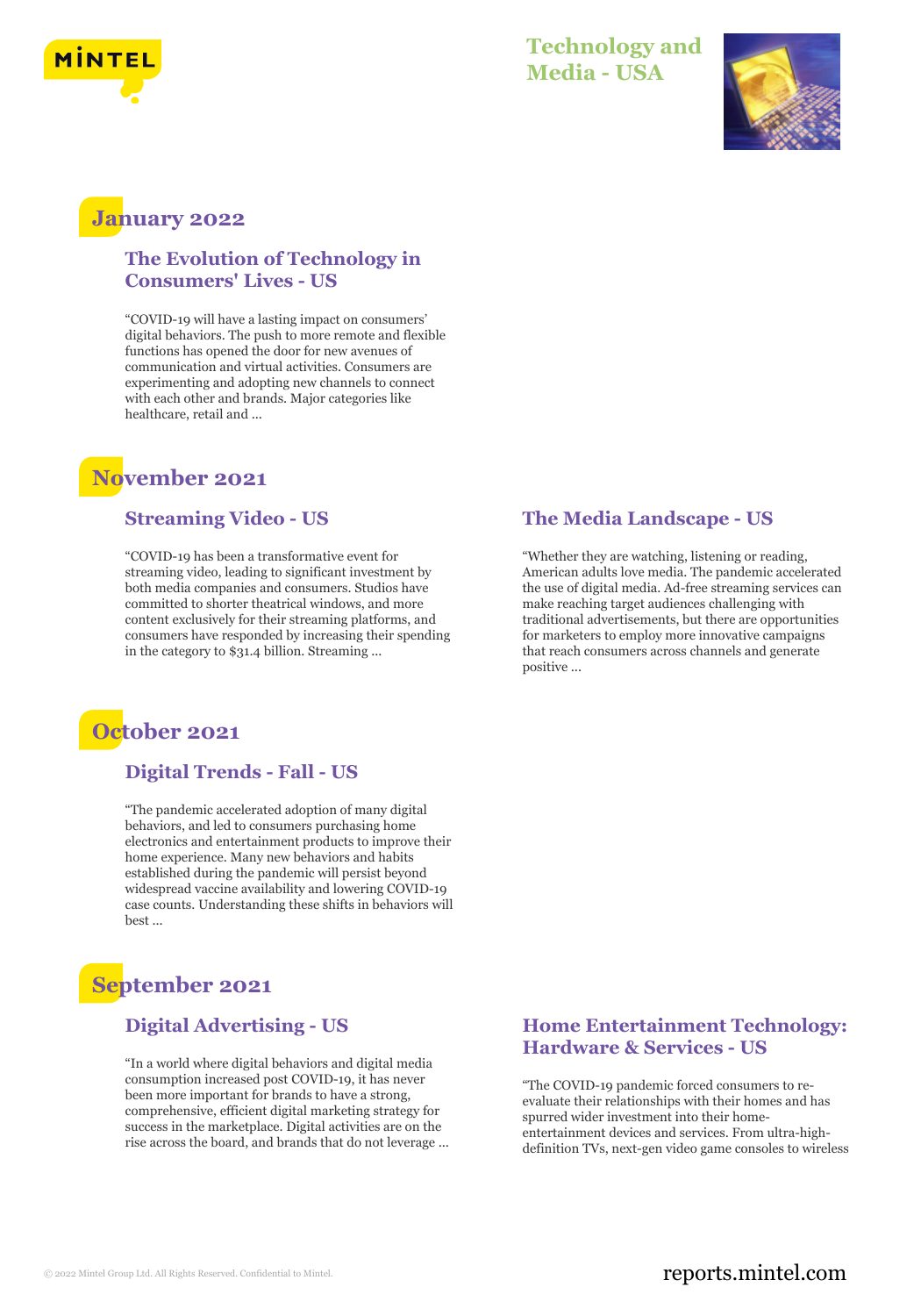

## **Technology and Media - USA**



speaker systems, consumers are embracing new digital innovations that elevate the home experience and will continue to seek ...

# **July 2021**

#### **Home Office and Classroom Technology: Hardware & Services - US**

"The COVID-19 pandemic changed the way millions of consumers worked and how children learned. For the workforce, the changes will be lasting and have a dramatic impact on future behavior as employees demand more flexibility and the option to work remotely – at least some of the time. For education ...

#### **COVID-19 Impact on Technology: One Year Later - US**

"The pandemic has impacted almost every facet of consumers' lives, from their personal finances to their social lives, as well as priorities and behaviors. Technology has been at the forefront of consumers' responses to pandemic conditions, whether using technology to work from home, stay in touch with friends or keep ...

# **May 2021**

#### **Health Technology Trends - US**

"Following a year of heightened attention on personal health, consumers are emphasizing both top-of-mind and forward-looking health ambitions going into 2021 and beyond. Health technology can guide newfound health needs of consumers, such as illness prevention and mental health management. Companies have the opportunity to simplify health priorities, cater to ...

#### **Social Media Trends - US**

"In spite of the occasional confrontation, social media is largely seen as a positive experience for users looking for a place to connect with like-minded individuals through compassion and kindness. Brands will need to navigate a new era of entertainment and information that places a greater emphasis on accountability and ...

#### **Consumers and the Economic Outlook - US**

"The current economic climate of the US has the country primed for further growth over the course of the next few years. The nation is reopening, vaccination rates are increasing, and consumer sentiments are exceedingly positive. With unemployment rates continuing to improve and the economy rapidly growing, many consumers have ...

#### **Smart Homes - US**

"COVID-19 drove consumers back into their homes, which led them to prioritize their surroundings. As a result, spending on the home increased dramatically over the last year, which has benefited the smart home category. Device adoption and new digital behaviors established during 2020 should drive further consumer participation in the ...